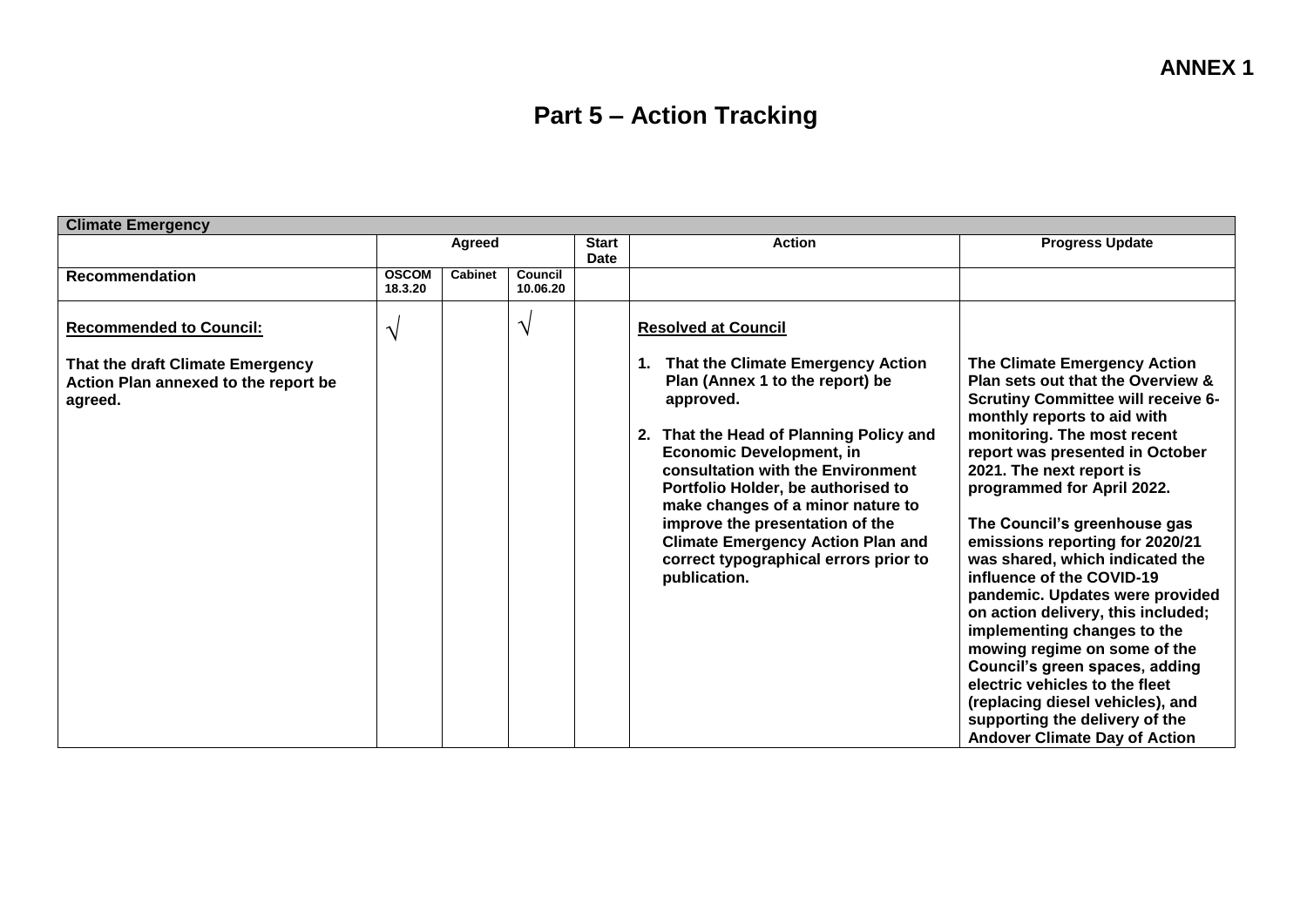## **ANNEX 1**

| <b>Review of Armed Forces Covenant</b>                                                                                                                                                                                                                                                                                                                                                                                                                                                                                                                                                                                                                                                                                                                                                                                       |                         |                           |                |                             |                                                                                                                                                                                                                                                                                                                                                                                                                                                                                                                                                                                                                                                                                                                                                                                                              |                                                                                                                                                                                                                                                                                                                                                                                                                                                                                                                                                                                                                                                                                                                                                                                                                                                                                           |  |  |
|------------------------------------------------------------------------------------------------------------------------------------------------------------------------------------------------------------------------------------------------------------------------------------------------------------------------------------------------------------------------------------------------------------------------------------------------------------------------------------------------------------------------------------------------------------------------------------------------------------------------------------------------------------------------------------------------------------------------------------------------------------------------------------------------------------------------------|-------------------------|---------------------------|----------------|-----------------------------|--------------------------------------------------------------------------------------------------------------------------------------------------------------------------------------------------------------------------------------------------------------------------------------------------------------------------------------------------------------------------------------------------------------------------------------------------------------------------------------------------------------------------------------------------------------------------------------------------------------------------------------------------------------------------------------------------------------------------------------------------------------------------------------------------------------|-------------------------------------------------------------------------------------------------------------------------------------------------------------------------------------------------------------------------------------------------------------------------------------------------------------------------------------------------------------------------------------------------------------------------------------------------------------------------------------------------------------------------------------------------------------------------------------------------------------------------------------------------------------------------------------------------------------------------------------------------------------------------------------------------------------------------------------------------------------------------------------------|--|--|
|                                                                                                                                                                                                                                                                                                                                                                                                                                                                                                                                                                                                                                                                                                                                                                                                                              | Agreed                  |                           |                | <b>Start</b><br><b>Date</b> | <b>Action</b>                                                                                                                                                                                                                                                                                                                                                                                                                                                                                                                                                                                                                                                                                                                                                                                                | <b>Progress Update</b>                                                                                                                                                                                                                                                                                                                                                                                                                                                                                                                                                                                                                                                                                                                                                                                                                                                                    |  |  |
| Recommendation                                                                                                                                                                                                                                                                                                                                                                                                                                                                                                                                                                                                                                                                                                                                                                                                               | <b>OSCOM</b><br>20.1.21 | <b>Cabinet</b><br>10.2.21 | <b>Council</b> |                             |                                                                                                                                                                                                                                                                                                                                                                                                                                                                                                                                                                                                                                                                                                                                                                                                              |                                                                                                                                                                                                                                                                                                                                                                                                                                                                                                                                                                                                                                                                                                                                                                                                                                                                                           |  |  |
| <b>Recommended to Cabinet</b><br>1. That a Civilian/military forum is<br>created to take forward the action<br>plan - Subsumed and intrinsically<br>linked to the Test Valley Partnership.<br>The composition of which will<br>include the various professional and<br>authority representatives from each<br>topic in the report below.<br><b>Additionally, Army Welfare Service</b><br>and garrison wellbeing officers,<br>alongside CTP and/or RFEA, where<br>appropriate.<br>2. That a Forces Gateway Single Point<br>of Contact (SPOC) is created on the<br>TVBC website - enabling all<br>information, advice and signposting<br>for all the applicable services,<br>including links to housing,<br>community engagement, health,<br>education, business, local Forces<br>charities and potential available<br>grants. | $\sqrt{}$               | $\gamma$                  |                |                             | <b>Resolved:</b><br>1. That a Civilian/military forum is<br>created to take forward the action<br>plan - Subsumed and intrinsically<br>linked to the Test Valley Partnership.<br>The composition of which will include<br>the various professional and authority<br>representatives from each topic in the<br>report below. Additionally, Army<br><b>Welfare Service and garrison</b><br>wellbeing officers, alongside CTP<br>and/or RFEA, where appropriate.<br>2. That a Forces Gateway Single Point of<br>Contact (SPOC) is created on the<br>TVBC website - enabling all<br>information, advice and signposting<br>for all the applicable services,<br>including links to housing,<br>community engagement, health,<br>education, business, local Forces<br>charities and potential available<br>grants. | An update was received at the<br><b>Overview and Scrutiny Committee</b><br>on 3 November 2021.<br>Progress has been made as<br>follows:<br><b>Formation of new</b><br>community engagement<br>network<br><b>Production of family welfare</b><br>$\bullet$<br>packs which includes local<br>information<br><b>Details of GP veteran</b><br>$\bullet$<br>friendly practices<br><b>Local education champions</b><br>$\bullet$<br>from Harrow Way and<br><b>Middle Wallop to help</b><br>support service children.<br><b>Creating collaborative</b><br>$\bullet$<br>service schools activities.<br>Activities and events for all<br>service children.<br><b>Housing Advice office</b><br>$\bullet$<br>joining the CMF to assist<br>with housing challenges<br><b>Compilation of database of</b><br>local businesses who have<br>signed the covenant and<br>those who are veteran<br>friendly. |  |  |